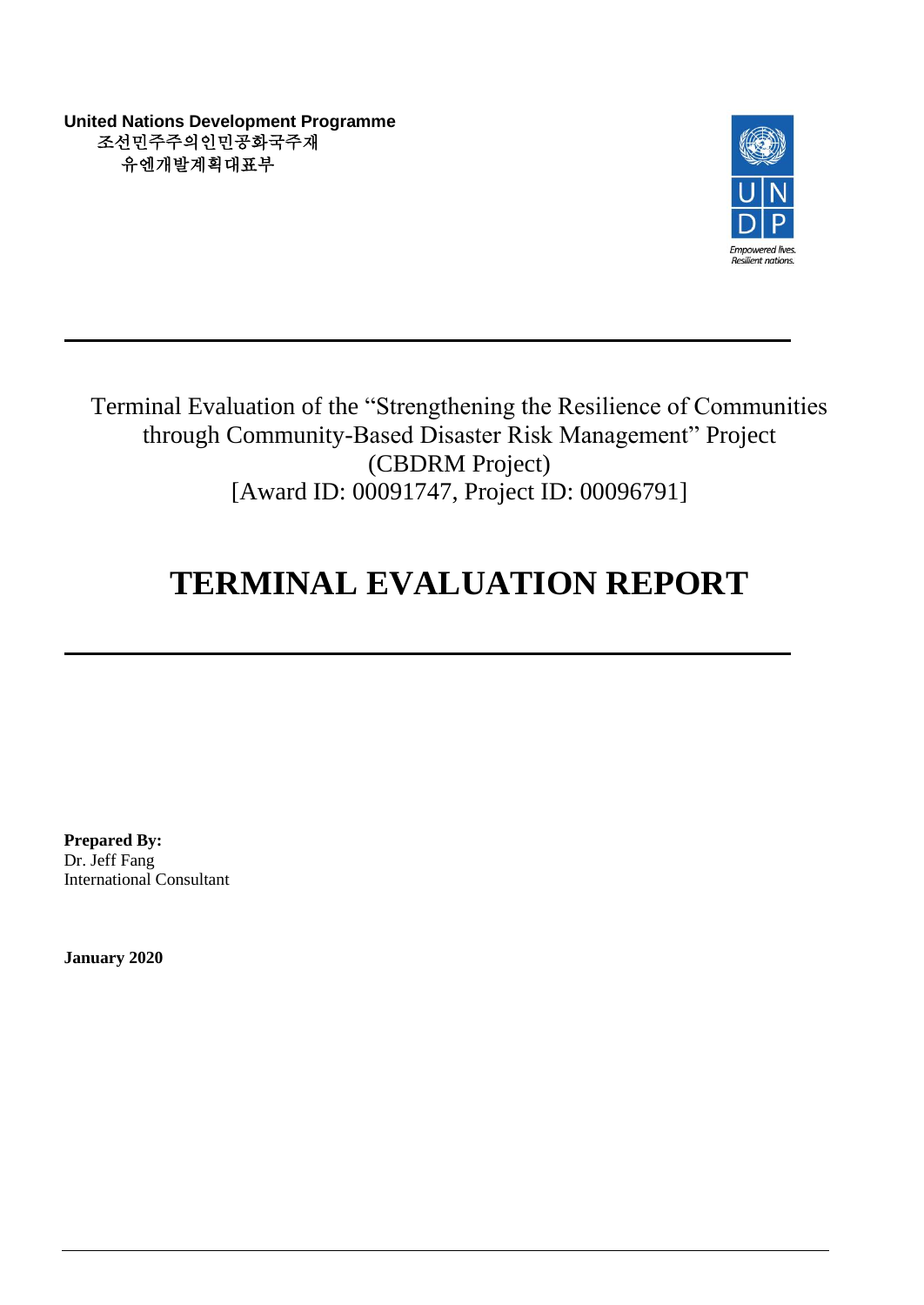# **EXECUTIVE SUMMARY**

This report is the result of the terminal evaluation mission which took place from November to December 2019, including the field mission in DPRK from 22 November to 2 December 2019. It was conducted in accordance with the principles outlined in the UNEG "Ethical Guidelines for Evaluations".

# **1. Project Summary Table**

| <b>Project Title</b>                                          | "Strengthening the Resilience of Communities through Community-Based Disaster<br>Risk Management" Project (CBDRM Project)                                                                                                                                                                                                                                            |                                        |            |
|---------------------------------------------------------------|----------------------------------------------------------------------------------------------------------------------------------------------------------------------------------------------------------------------------------------------------------------------------------------------------------------------------------------------------------------------|----------------------------------------|------------|
| <b>ATLAS Business</b>                                         | <b>Business Unit: UNDP DPRK</b>                                                                                                                                                                                                                                                                                                                                      |                                        |            |
| Unit, Award #,<br>Project ID                                  | Award ID: 00091747, Project ID: 00096791                                                                                                                                                                                                                                                                                                                             |                                        |            |
| Country:                                                      | <b>DPRK</b>                                                                                                                                                                                                                                                                                                                                                          | Date project manager<br>hired:         | March 2016 |
| Region:                                                       | Northeast Asia                                                                                                                                                                                                                                                                                                                                                       | Planned closing date:                  | 31-12-2019 |
| <b>Project Document</b><br>(ProDoc)<br><b>Signature Date:</b> | 08-10-2015                                                                                                                                                                                                                                                                                                                                                           | If revised, proposed.<br>closing date: |            |
| Executing<br>Agency/<br>Implementing<br>Partner:              | <b>UNDP DPRK CO</b>                                                                                                                                                                                                                                                                                                                                                  |                                        |            |
| Other project<br>partners:                                    | • Central Bureau of Statistics (CBS)<br>• State Committee for Emergency and Disaster Management (SCEDM)<br>• Ministry of Land and Environment Protection (MOLEP)<br>• State Hydro-Meteorological Administration (SHMA)<br>• Local counterparts at the county level: Yonsan and Singye Counties (North<br>Hwanghae Province), Yangdok County (South Pyongan Province) |                                        |            |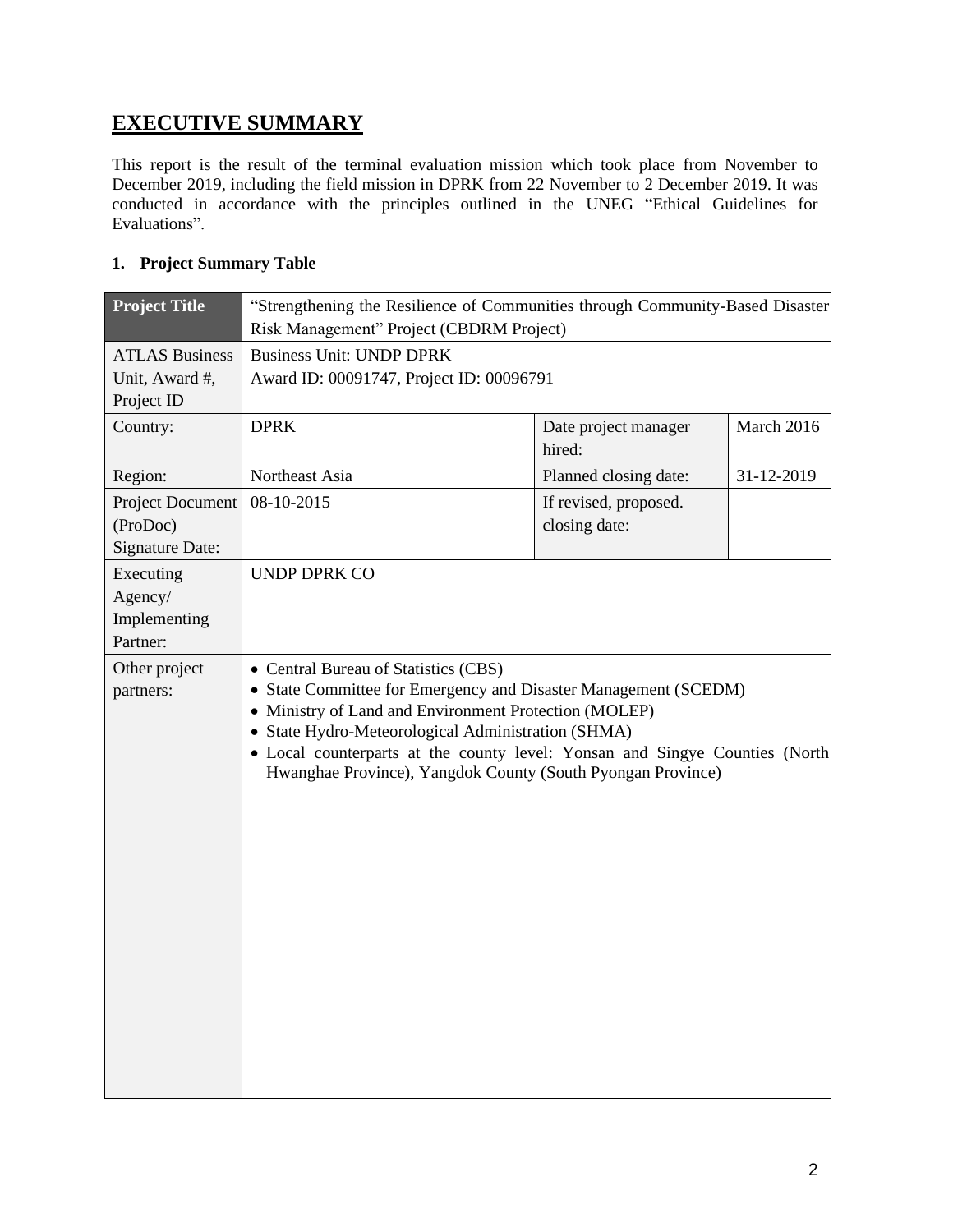| Project          | at Senior Management/Executive Board Level       | Actual<br><i>Terminal</i><br>at |
|------------------|--------------------------------------------------|---------------------------------|
| <b>Financing</b> | endorsement (US\$)                               | Evaluation (US\$)               |
| $[1]$ UNDP       | US\$2,204,200 (approved PRODOC budget)           | US\$3,401,031.60                |
| contribution:    | an increased<br>project<br>with<br>funding<br>to |                                 |
|                  | US\$4,363,416.36 <sup>1</sup>                    |                                 |
| [2] Government:  | In-kind contributions                            | In-kind contributions           |
| [3] Other        |                                                  |                                 |
| partners:        |                                                  |                                 |
| Project Total    | US\$4,363,416.36                                 | US\$3,401,031.60                |
| Costs            |                                                  | (As of 22 November 2019)        |
|                  |                                                  |                                 |
|                  |                                                  |                                 |

# **2. Project Description in Brief**

The occurrences of extreme weather events and seasonal variability are one of the key contributors to loss in livelihoods, increase in poverty and significant threat to human development in rural areas in DPRK.

The causes of flood, landslides and droughts in the country are not limited to weather and climate conditions. In most of the rural areas, forest ecosystems have been converted into agricultural land in order to overcome food shortages and trees have been cut down as the primary source of household level energy.

The destruction of DPRK's forests contributed significantly to serious damage when impacted by natural hazards, especially, flooding, and landslides since deforestation weakens nature's buffering ability to store water. Currently, there is a large gap in capacities at all levels to cope with the impact of disasters and to improve communities' responsiveness and resilience.

The UNDP noted recent improvements in disaster preparedness and increased attention at national level to address the underlying factors that contribute to risks, against the backdrop of development priorities that focus on environmental protection and water conservation. The CBDRM Project will help local level communities acquire knowledge of successful practices in Community-based Disaster Risk Management (CBDRM) processes, timely and appropriate risk information and access to early warning, develop coping skills as well as access resources and services for disaster risk reduction actions.

The CBDRM Project was formulated in October 2015 with the following objective:

#### *To enhance vulnerable communities' resilience to natural hazards*

<sup>&</sup>lt;sup>1</sup> The CBDRM Project has a duration of slightly over 4 years (October 2015 to December 2019) at an approved budget of US\$2,204,200. In November 2016 when UNDP focused on ad hoc intervention in flood affected areas in North Hamgyong Province, US\$1.6 million was added to the CBDRM project (through TRAC 1,2,3) to expedite emergency response. The project further received unspent funds from "Strengthening Ecosystem Resilience and Community Adaptive Capacity in Climate Affected River Basins in DPRK" (SERCARB) project and transferred some portion of management budget of the SED project towards the end of 2018, thus the project total budget became US\$ 4,363,416.36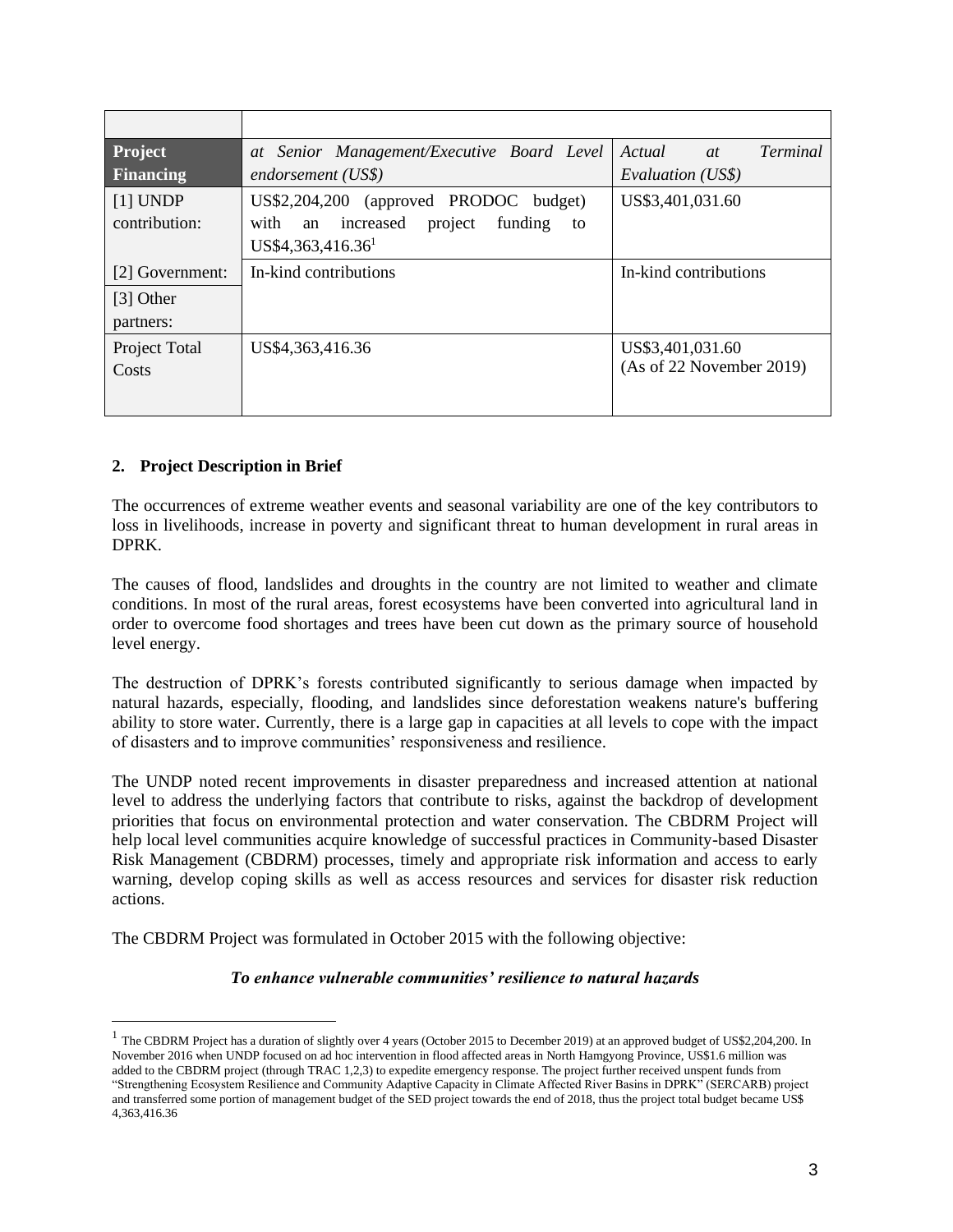In order to achieve the above project objective, two outputs are expected from the CBDRM Project:

- Output 1: Ri level rural communities are provided with skills and resources enabling them to implement community-based disaster risk management measures.
- Output 2: Mechanisms, Guidelines and Procedures for promoting CBDRM are developed and implemented at local (Ri) level. Further, the project will strengthen selected communities' capacities for participatory hazard mapping and disaster reduction.

The CBDRM Project is aligned with the CPD Outcomes and is based on the UNDP Strategic Plan 2014-2017. The CBDRM Project will directly contribute to 3 Corporate Outcomes:

- Outcome 1 Growth and development are inclusive and sustainable, incorporating productive capacities that create employment and livelihoods for the poor and excluded
- Outcome 5 Countries are able to lower the risk of natural disasters, including from climate change
- Outcome 6 Early recovery and rapid return to sustainable development pathways are achieved in post-disaster settings.

Adopting DIM, the CBDRM Project's Implementing Agency is UNDP with a dedicated project management team based in the UNDP DPRK CO. An International Project Manager is responsible for the daily management of the project with assistance from national project staff and recruited consultants. The CBDRM Project also had the following project partners:

- National counterparts NCC for UNDP, line ministries, State Institutions at the central level
- Local counterparts CPCs and other key stakeholders of Yonsan and Singye Counties (North Hwanghae Province) and Yangdok County (South Pyongan Province)

The CBDRM Project has devised criteria for the selection of its sites in early 2016. Given the common parameters in terms of vulnerability, repeated exposure to disasters, and insufficient resources to respond, selected seven project sites in common with another ongoing "Sustainable Energy Solutions for Rural Livelihoods in DPRK" Project (SES Project) in the portfolio, given the inter-connections between energy access and disaster management, through integrated responses to leverage synergies of both projects for a magnified development result.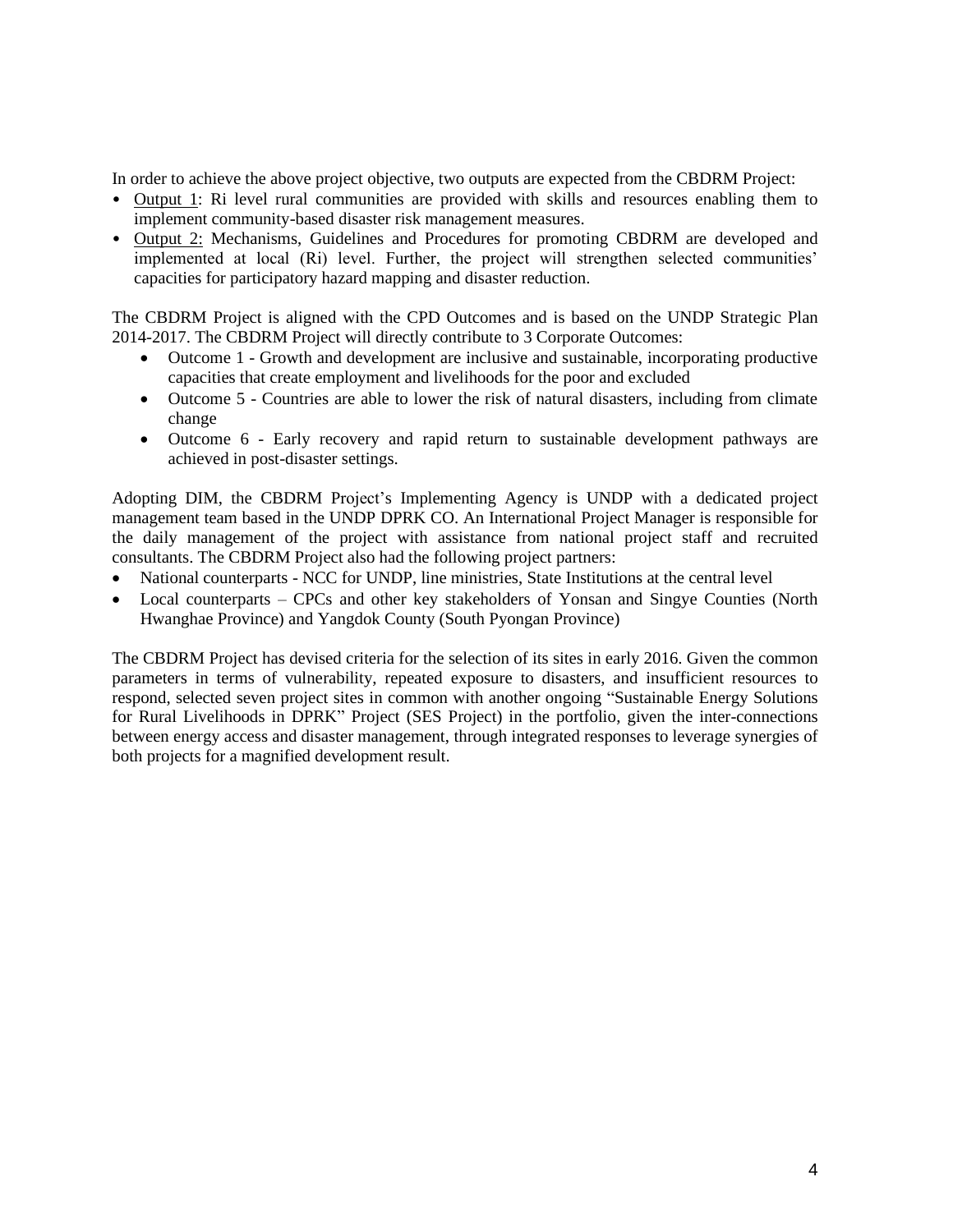# **3. Evaluation Rating Table**

|                                                                                                                                                     | <b>Overall Results/Impact:</b>                                                                                                                                                                                                                                                                                                     | <b>Achievement</b><br><b>Rating</b> <sup>a</sup>                                                                 |
|-----------------------------------------------------------------------------------------------------------------------------------------------------|------------------------------------------------------------------------------------------------------------------------------------------------------------------------------------------------------------------------------------------------------------------------------------------------------------------------------------|------------------------------------------------------------------------------------------------------------------|
| Outcome                                                                                                                                             | Resilience to natural hazards of vulnerable communities are enhanced                                                                                                                                                                                                                                                               |                                                                                                                  |
| Output 1<br>Ri level rural communities<br>are provided with skills and<br>resources enabling them to<br>implement community-<br>based disaster risk | Output 1.1<br>Communities in high risk areas with access to severe weather<br>warning information, with involvement in local and indigenous<br>early warning system and in community preparedness measures<br>to undertake emergency response and early recovery.                                                                  | S                                                                                                                |
| management measures.                                                                                                                                | Output 1.2<br>Communities in high risk areas have skills in hazard and<br>vulnerability assessment, and involved in planning and<br>implementing risk resilient agro forestry and rural livelihood.<br>Non-structural interventions<br>Structural interventions<br>$\bullet$                                                       | S<br>U                                                                                                           |
| Output 2<br>Mechanisms, Guidelines<br>and Procedures for<br>promoting CBDRM are<br>developed and implemented<br>at local (Ri) levels                | Output 2.1<br>Stakeholders CBDRM Programme Framework is developed and<br>agreed with elements of strategy, priorities, targeting, roles and<br>responsibilities, resource allocation and resources and<br>partnership including possible joint activities in training and<br>project implementation.<br>With National Counterparts | <b>HS</b>                                                                                                        |
|                                                                                                                                                     | With International Agencies/Organizations<br>Output 2.2<br>Comprehensive guidelines on CBDRM including training<br>methodologies, materials, knowledge product.                                                                                                                                                                    | MU<br>S                                                                                                          |
|                                                                                                                                                     | Output $2.3b$<br>2,666 housing units covered with semi-permanent shelter<br>solutions (as emergency response to flooding in North<br>Hamgyong province in October-November 2016)                                                                                                                                                   | U/A<br>(The<br>Evaluator did<br>not visit the<br>project site to<br>verify and<br>confirm the<br>actual results) |

Note:

a. Evaluation Rating:<br>
6. Highly Satisfactory (HS): no shortcomings<br>
4. Moderately Satisfactory (MS): moderate shortcomings<br>
4. Moderately Unsatisfactory (U): mighticant shortcomings<br>
2. Unsatisfactory (U): mighticant shor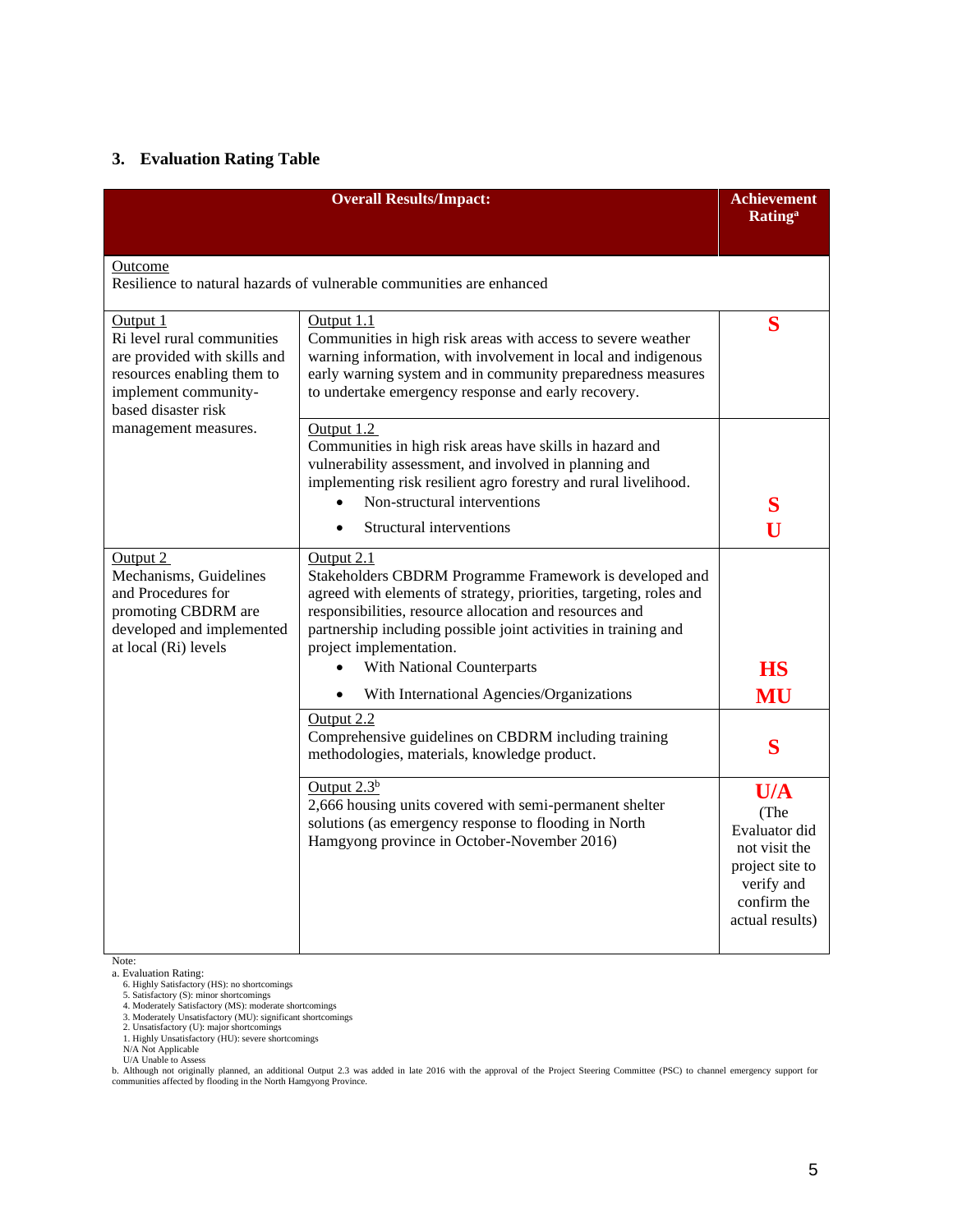| <b>Evaluation Ratings:</b>      |                     |                                   |                     |
|---------------------------------|---------------------|-----------------------------------|---------------------|
| Category                        | Rating <sup>c</sup> | Category                          | Rating <sup>c</sup> |
| Relevance                       |                     | Basic Human Needs/Gender Equality |                     |
| Effectiveness                   |                     | Synergy                           | <b>MS</b>           |
| Non-Structural Interventions    |                     |                                   |                     |
| <b>Structural Interventions</b> |                     |                                   |                     |
| Efficiency                      | MS                  | National Ownership                |                     |

Note:

c. Evaluation Rating:

6. Highly Satisfactory (HS): no shortcomings

5. Satisfactory (S): minor shortcomings

4. Moderately Satisfactory (MS): moderate shortcomings

3. Moderately Unsatisfactory (MU): significant shortcomings 2. Unsatisfactory (U): major shortcomi

1. Highly Unsatisfactory (HU): severe shortcomings

#### **Sustainability Ratings**

| Category                | $\mathbf{D}$ - $\mathbf{L}^2$<br>.<br>rau |
|-------------------------|-------------------------------------------|
| 1.111<br>Sustainability |                                           |

Note:

d. Sustainability Rating:

4. Likely (L): negligible risks to sustainability

3. Moderately Likely (ML): moderate risks 2. Moderately Unlikely (MU): significant risks

1. Unlikely (U): severe risks

# **4. Summary of Conclusions and Lessons Learned**

### Conclusion #1: Significant External Factors/Challenges Severely Affected the Project

Significant external factors/challenges beyond the control of the UNDP DPRK CO were encountered throughout the entire CBDRM project implementation, and severely affected the timely delivery of structural interventions and eventual achievement of results for Output 1.2. The 6 rounds of UN Sanctions on DPRK (2016-2017) and the extended period of the banking channel disruptions/closure were identified as the main constraints.

The evaluation noted that the CBDRM PRODOC did not include appropriate risk assessments which identified potential risks with impact and probability ratings. However, the CBDRM Project Team subsequently incorporated risk assessments in the Quarterly Progress Reports and risk logs in the Annual Project Progress Report. The evaluation reviewed that the risk analysis should have been included in the CBDRM PRODOC so that the Project could have prepared corresponding countermeasures/management responses which were appropriate at that point of time and during the project implementation (2015 to 2019).

The evaluation also determined that the implementation of the CBDRM Project's countermeasures/management responses by the UNDP DPRK CO and CBDRM Project Team could not appropriately resolve the significant change of events caused by the UN Sanction measures and the extended banking channel disruption/closure over the project duration.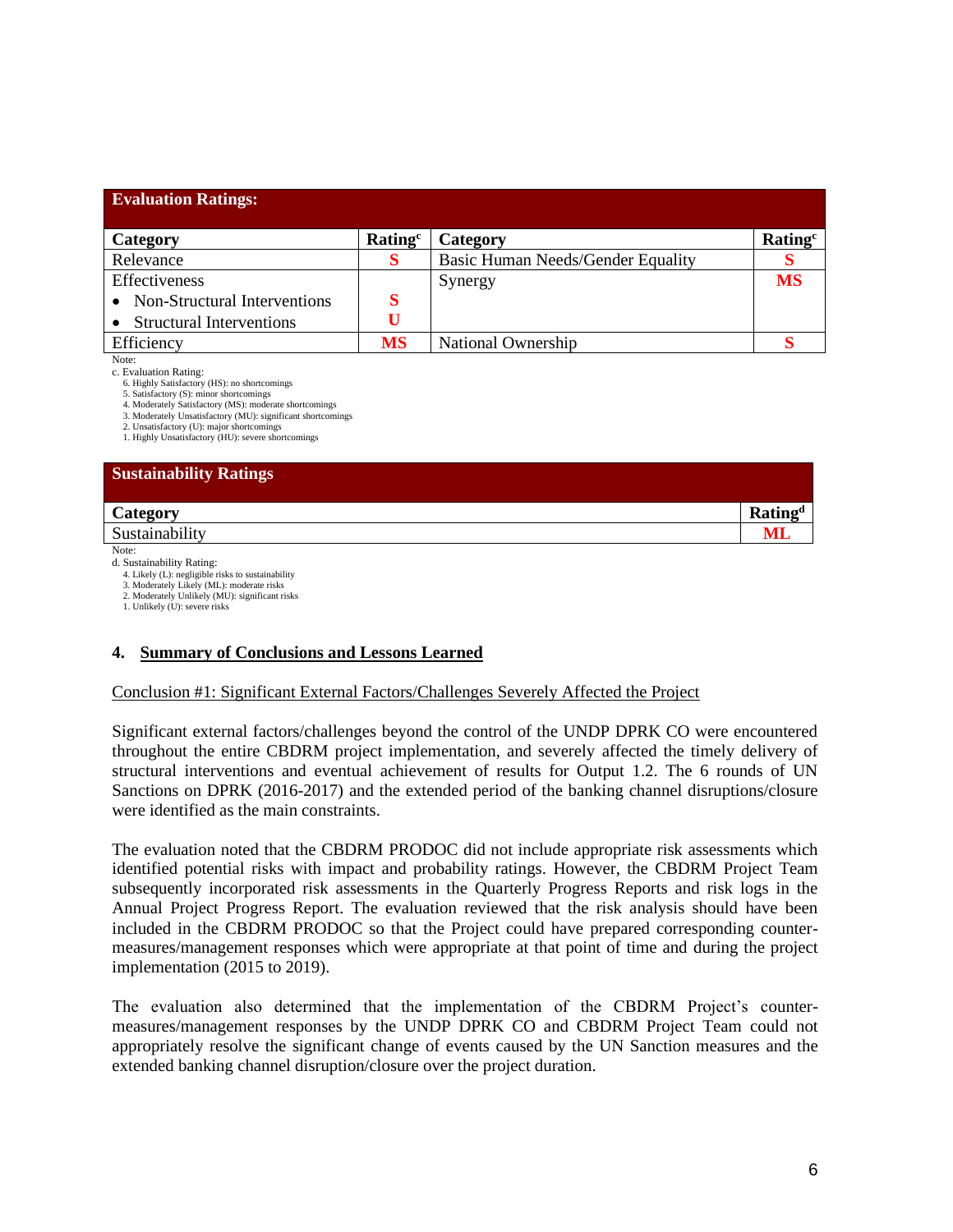Lesson Learned:

- Delayed efforts to complete structural interventions severely disrupted county and village community Ri development plans/activities, resulting in potential economic loss and hardship to village communities (Ris).
- It is important to better manage village community (Ri) expectations to avoid/minimize potential economic loss and hardship to counties and village communities (Ris).
- Long-term scenario planning together with annual reviews for change of direction should form part of risk assessment and mitigations in special country context projects.

Conclusion #2: CBDRM model has potential for replication across DPRK but requires strong national ownership and commitment as the key to overcome any difficulties faced and achieve optimum results

An important result demonstrated in the CBDRM Project was how the intended project outputs addressed country priorities and also fit within the county development priorities with new strategies and initiatives being planned for sustainable living and livelihoods. This was further strengthened with strong support and commitment from National/Local Counterparts.

The high level of national and local ownership ensured sustainability and positive environmental impact, despite the CBDRM Project encountering external challenges that severely constrained the project beneficiaries.

The CBDRM model has the potential to be replicated across DPRK in close partnership collaboration with National and Local Counterparts. To ensure the continuity and also strengthening of national ownership, future replication projects should also be accompanied by appropriate capacity building activities in PRNA and DRMP at local county and village levels. However, this replication must be must be complemented with timely structural interventions as part of disaster prevention/mitigation measures to benefit the end-users at the county/village community (Ri) level.

Lesson Learned:

- Strong national ownership combined with strong commitment/support and participation from CPCs and Ri village communities key to accelerate the CBDRM model and bear lasting results.
- Knowledge/operational transfer in PRNA and DRMP, including the knowledge/operational capabilities and capacities of the CBDRM Project National Consultants/Experts, should be carried out to extend the pool of national and local resources.

### Conclusion #3: The UNDP CBDRM Project Team has done their best but there is room for improvement

Despite the challenging circumstances, the CBDRM Project Team has done their best and laid strong foundations of PRNA and DRMP through the CBDRM Project outputs and activities. In addition, the completed tasks align closely with the DPRK NSDRR. The CBDRM Project Team was able to implement the project, especially the non-structural interventions, despite encountering the significant external factors/challenges which are beyond the control of the UNDP DPRK CO throughout the entire CBDRM Project by:

• displaying good project management abilities and effectively utilising appropriate project management tools to implement the CBDRM Project to the best of their abilities and resulted in: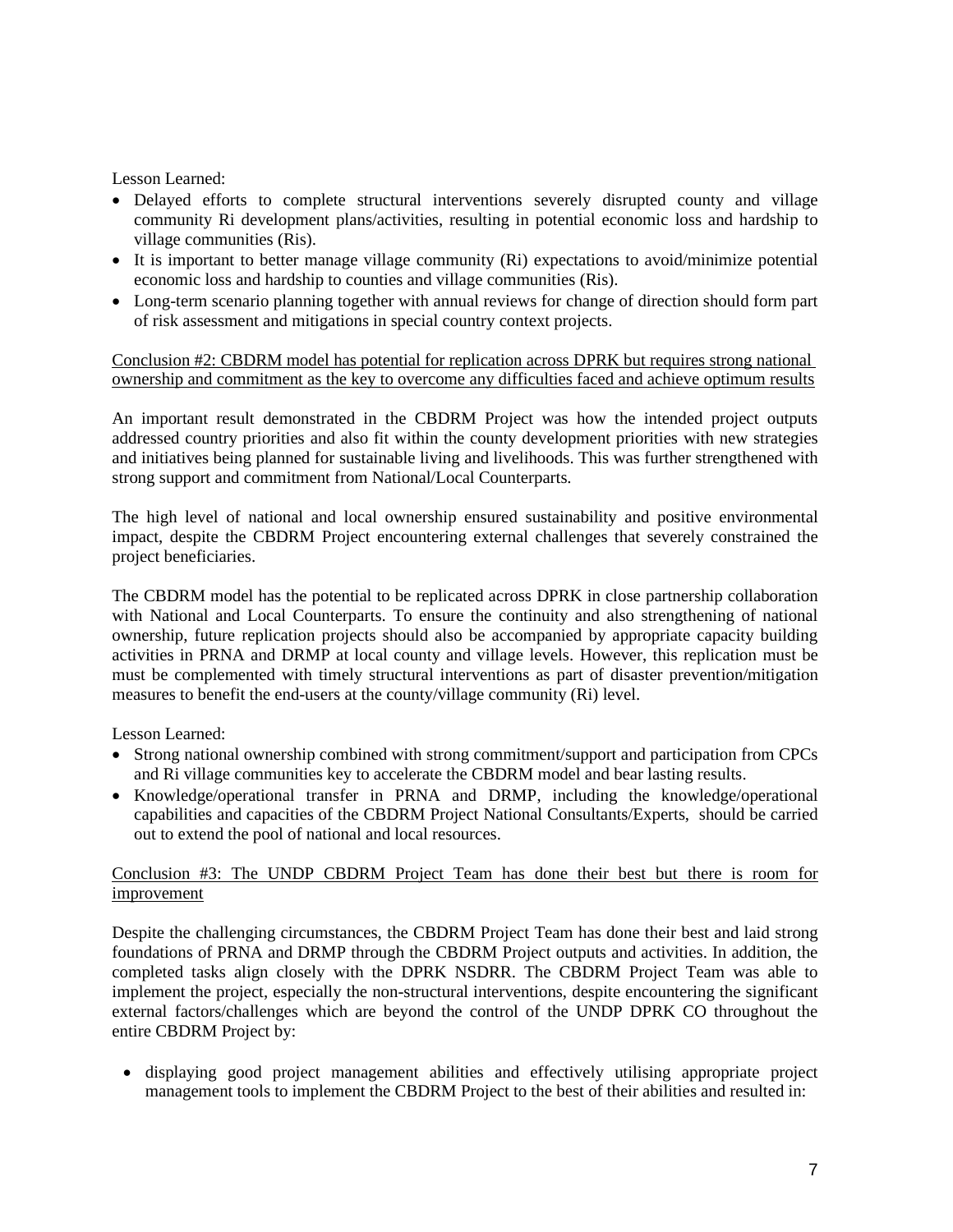- ➢ community risk maps and disaster risk management plans including annual review of these plans, preparedness for response and early recovery in 15 communities in 2017.
- ➢ annual review of Participatory Risk and Needs Assessment (PRNA) and Disaster Risk Management Planning (DRMP) in 15 village communities (Ris) in 2017, where reports including DRM plans were finalised and translated into Korean which were subsequently handed over to the Ris.
- ➢ PRNA and DRMP in 15 village communities (Ris) and also with Sloping Land User Groups (SLUGs) using a combination of DRM equipment, tools and techniques
- $\triangleright$  training for 10,162 people (including 4,611 female), based on project reports, on coping strategies against a target of 450 through evacuation simulation, PRNA and DRM plan trainings across the 15 selected Ris.
- ➢ procured resources and delivered supplies for community level preparedness measures for early warning and evacuation.
- ➢ national workshops on discussing lessons learned, progress, challenges and opportunities for improving CBDRM practice.
- ➢ promotion of south-south cooperation with other countries through organized study tours while implementing the CBDRM Project.
- ➢ training materials on CBDRM functions to represent comprehensive guidelines and methodologies on CBDRM.
- ➢ guidelines for local level EW Systems and evacuation measure, protection of critical community assets focusing on local rainfall and weather parameters.
- ➢ guidelines on local level preparedness and contingency planning process.
- ➢ guidelines and technical training on disaster damage, loss and needs assessment and reporting.

However, improvements could still be further strengthened in the following areas:

- 1. communication of project results, information sharing and lessons learned among international agencies and organizations through a suitable communications platform.
- 2. field data collection to measure effectiveness and impact on completed project activities.
- 3. for improved financial accountability and transparency purposes as part of demonstrating the efficient use of funding on project output-based activities, future financial reporting processes and templates of UNDP DPRK projects should:
	- track and report consistent financial figures (budget and actual expenditure).
	- have consistent comparisons between budget and actual expenditure, as per project outputs, based on project CDRs, for submissions of all relevant project reports (including annual progress reports and submissions to PSC meetings).

Lesson Learned:

- CBDRM is a multi-level and multi-sectoral effort. The communication of project results, sharing of information and lessons learned among international organizations/agencies would further strengthen and broaden efforts exponentially in emergency response, early warning, disaster management/planning and disaster prevention/mitigation measures.
- it is important to conduct an independent impact evaluation study as a future project output/activity component to measure impact effectiveness, final end-line indicators and actual benefits gained.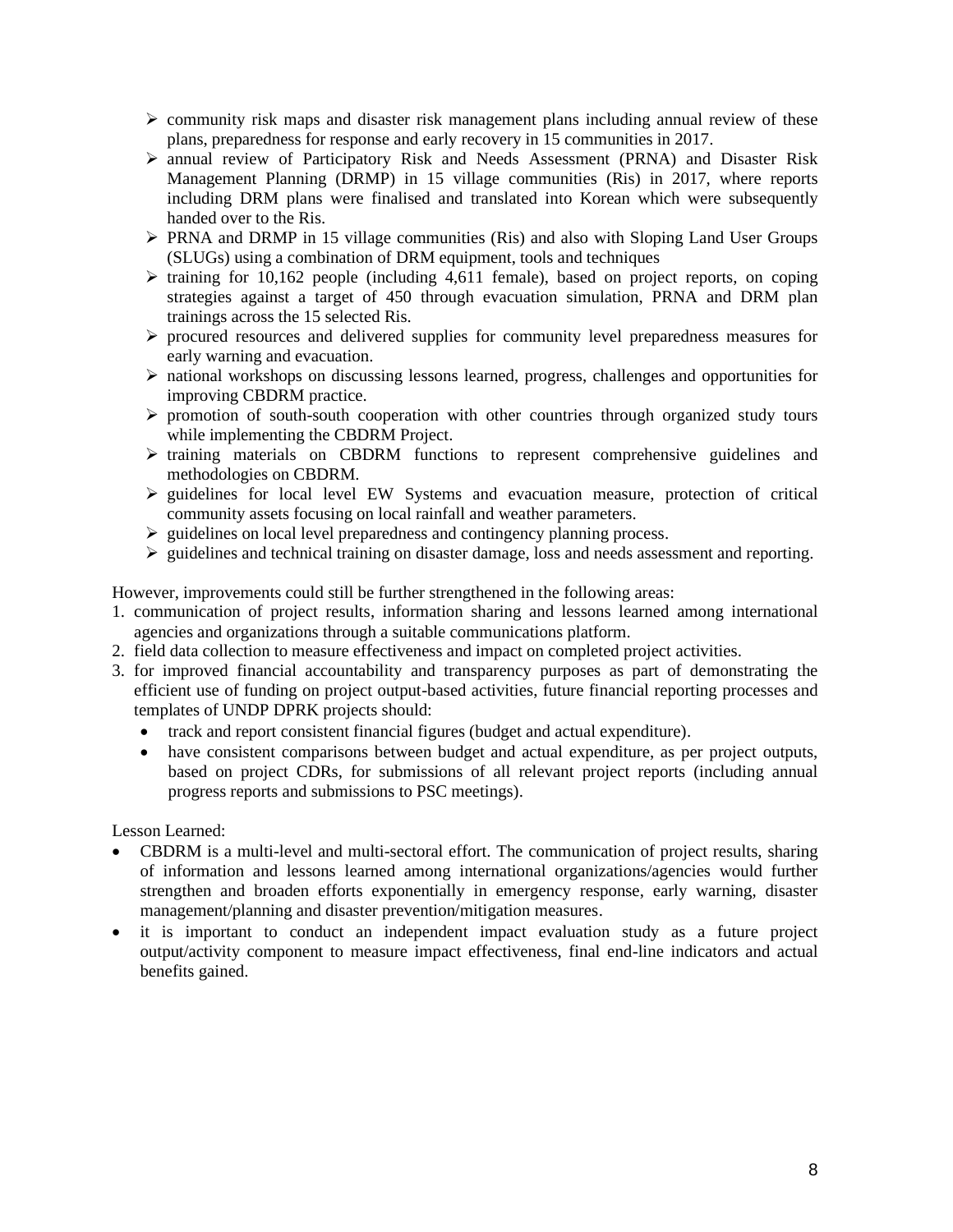### **Key Success Story: Increased Public Awareness, Knowledge and The Application Of Disaster Risk Management to Strengthen Village Community Resilience**

The CBDRM Project aims to enhance the resilience of vulnerable communities to different types of natural hazards. The CBDRM Project seeks to achieve this objective by imparting skills and guiding the appropriate use of resources necessary for managing risks over time at village community (Ri) level. These will enable village communities (Ris) to minimize and reduce annual loss of lives, recurring losses to livelihood assets and build capacities to manage and sustain achievements in coping with disasters and in adapting to changing climate conditions.

|                                                                              | <b>Prior to UNDP CBDRM Project Interventions</b>                                                                                                                                                                                                                                                                                                                                                                                                                                                                                                                                                                                                                                                   | Post UNDP CBDRM Project                                                                                                                                                                                                                                                                                                                                                                                                                                                                                                                                                                                                                                                                                                                                                                                                                                                                                                                                                                                                                                                                                           |
|------------------------------------------------------------------------------|----------------------------------------------------------------------------------------------------------------------------------------------------------------------------------------------------------------------------------------------------------------------------------------------------------------------------------------------------------------------------------------------------------------------------------------------------------------------------------------------------------------------------------------------------------------------------------------------------------------------------------------------------------------------------------------------------|-------------------------------------------------------------------------------------------------------------------------------------------------------------------------------------------------------------------------------------------------------------------------------------------------------------------------------------------------------------------------------------------------------------------------------------------------------------------------------------------------------------------------------------------------------------------------------------------------------------------------------------------------------------------------------------------------------------------------------------------------------------------------------------------------------------------------------------------------------------------------------------------------------------------------------------------------------------------------------------------------------------------------------------------------------------------------------------------------------------------|
|                                                                              |                                                                                                                                                                                                                                                                                                                                                                                                                                                                                                                                                                                                                                                                                                    | <b>Interventions</b>                                                                                                                                                                                                                                                                                                                                                                                                                                                                                                                                                                                                                                                                                                                                                                                                                                                                                                                                                                                                                                                                                              |
| Public<br>awareness and<br>knowledge of<br>natural disaster<br>types and DRM | Lack of knowledge in natural disaster types<br>$\bullet$<br>for different seasons such as typhoons,<br>torrential rains, floods<br>Lack of understanding on causes of<br>$\bullet$<br>landslides and soil erosion on mountain<br>slopes<br>No understanding or knowledge of village<br>$\bullet$<br>community's current vulnerable/danger<br>areas, needs and resources<br>Lack of information on local village<br>community (Ri) disaster records and histories                                                                                                                                                                                                                                   | Educational materials on natural disaster types<br>$\bullet$<br>and emergency preparations/responses<br>distributed to village community (Ri) households<br>to increase public awareness and knowledge on<br>disaster types and DRM<br>SLUGs received training on risk resilient<br>$\bullet$<br>livelihood and ecosystem development.<br>agro-forestry activities through provision of<br>$\bullet$<br>seeds and saplings, and management of tree<br>nursery transplantation of fast-growing trees<br>prevented soil erosion and landslides on<br>mountain slopes<br>village communities (Ris) developed DRM Plans<br>$\bullet$<br>which identified the major disasters, risks and<br>disaster mitigation and emergency response<br>plans<br>Established Disaster Loss and Damage data<br>cards to collect important information for taking<br>informed decisions and come up with<br>interventions in DRM and DRR<br>Annual emergency response drills and simulation<br>exercises (active participation by village<br>community people) increased community<br>alertness and preparedness for natural disasters |
| Responding to<br>natural disasters<br>at village<br>communities<br>(Ris)     | Difficult to disseminate information as<br>$\bullet$<br>telecommunications were cut off<br>community used traditional methods such as<br>$\bullet$<br>gong, bell, signal flag, light, etc. to inform<br>about disaster<br>village communities were not fully prepared<br>$\bullet$<br>and evacuated in a disorganized and chaotic<br>manner<br>village people's first reaction was panic and<br>$\bullet$<br>to just run to the nearest known higher<br>ground areas which might result in<br>overcrowding at one evacuation point<br>village communities were confused, and did<br>$\bullet$<br>not clearly understand what to do, how to<br>respond and where to go during a natural<br>disaster | Development of PRNAs, DRMPs, hazard/risk<br>maps and evacuation route maps<br>Formation of Village (Ri) Non-Standing Disaster<br>$\bullet$<br>Risk Management Committee to take charge of<br>developing/implementing DRM plans and<br>measures in response to natural disasters at<br>village communities<br>Selection and allocation of village community<br>(Ri) evacuation centers/sites/points<br>During Typhoon Ling Ling in early September<br>$\bullet$<br>2019:<br>$\triangleright$ village communities (Ris) prepared and used<br>the emergency response equipment such as<br>life jackets, megaphones and emergency<br>alarming bells for EW during the disaster in<br>cooperation with the UNDP CBDRM Project<br>$\triangleright$ village community (Ri) people applied what<br>they learnt during the emergency response<br>drills/simulation exercises and knew how to<br>go to their allocated evaluation<br>centers/sites/points in an organized manner                                                                                                                                            |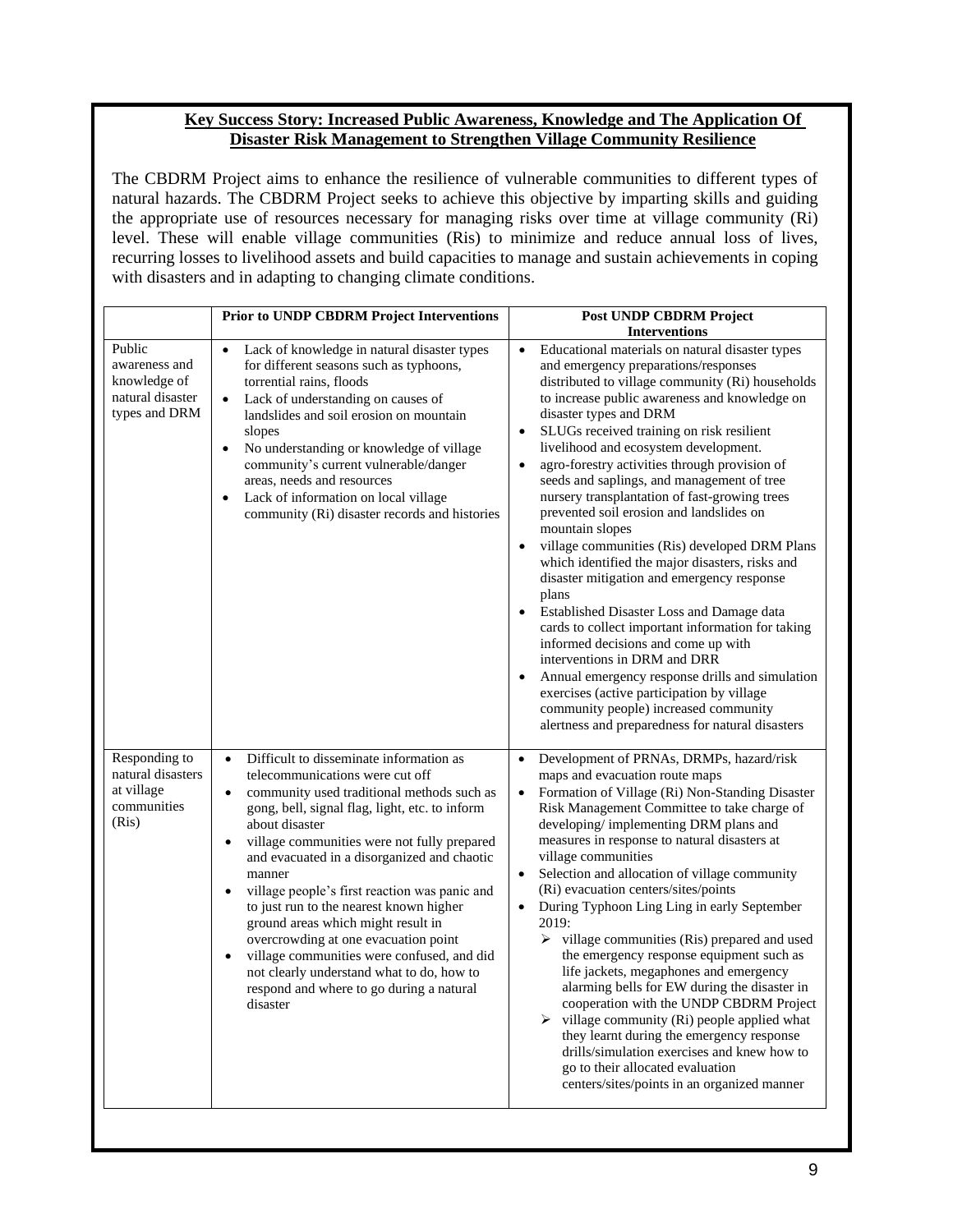# **5. Recommendations**

The evaluation proposes 6 recommendations for consideration and implementation whereby:

• 3 operational recommendations relate to how the UNDP DPRK CO could further improve the way it operates as an organization. It is to be noted that the implementation of these recommendations would be dependent on the future of the UNDP DPRK CO structure operating in DPRK in view of the geo-political environment and the availability of an approved UNDP DPRK CPD.

# R1: Strengthen financial reporting processes

For improved financial accountability and transparency purposes, UNDP DPRK project financial reporting processes and templates should track and report progress of consistent financial figures i.e. budget and actual expenditure for consistent comparisons between budget and actual expenditure, as per project outputs, based on project CDRs, for submissions of all relevant project reports (including annual project progress reports), to demonstrate the efficient use of funding on project output-based activities.

# R2: Extensive review and update of UNDP DPRK CO policies and procedures

UNDP DPRK CO should ensure that suitable policies and procedures can be implemented to resolve future issues in the event of unforeseen circumstances and minimize reputational risks by:

- R2.1) working with UNDP Regional HQ to extensively review and update all operational, procurement and financial management policies and procedures to account for all that happened within the 2015-2019 period and appropriately mitigate any future constraints.
- R2.2) incorporating extensive long-term scenario planning processes with appropriate and specific risk assessments and counter-measures.
- R2.3) setting conditions and mechanisms to implement "Force Majeure" or early termination of projects if need to.
- R2.4) strengthening its relationship management processes with project beneficiaries such as continued field visits, as practical and as relevant as required during the project implementation period, to better manage stakeholder expectations. By doing so, this would avoid/minimize potential economic and productivity losses to counties/village communities (Ris).
- R2.5) minimizing and/or avoiding unequal distribution of delivered assets/items to avoid unhealthy comparisons between project beneficiaries and across any projects that have synergies.

R3: Should UNDP DPRK be authorized to proceed, all remaining project activities (specifically relating to the CBDRM Project's structural interventions) as part of disaster prevention/mitigation strengthening measures should be completed

To strengthen disaster mitigation/prevention measures at village community (Ri) level, UNDP DPRK CO, if authorized to proceed, should work closely with national and local DPRK counterparts to complete all remaining project activities:

- R3.1) complete all planned procurement of equipment/materials relating to structural interventions, while strictly adhering to relevant UNDP Policies and Procedures and UNDP DPRK Guidelines for Field Monitoring Visits to:
	- $\triangleright$  monitor and report on the use of the assets and delivered items, after handover to project beneficiaries, at minimum during project implementation.
	- ➢ ensure successful delivery onsite and the use of the delivered items for their intended purpose to achieve the desired project results, particularly paying attention to monitoring the delivery of the structural interventions to ensure their intended purpose after the CBDRM Project closure.